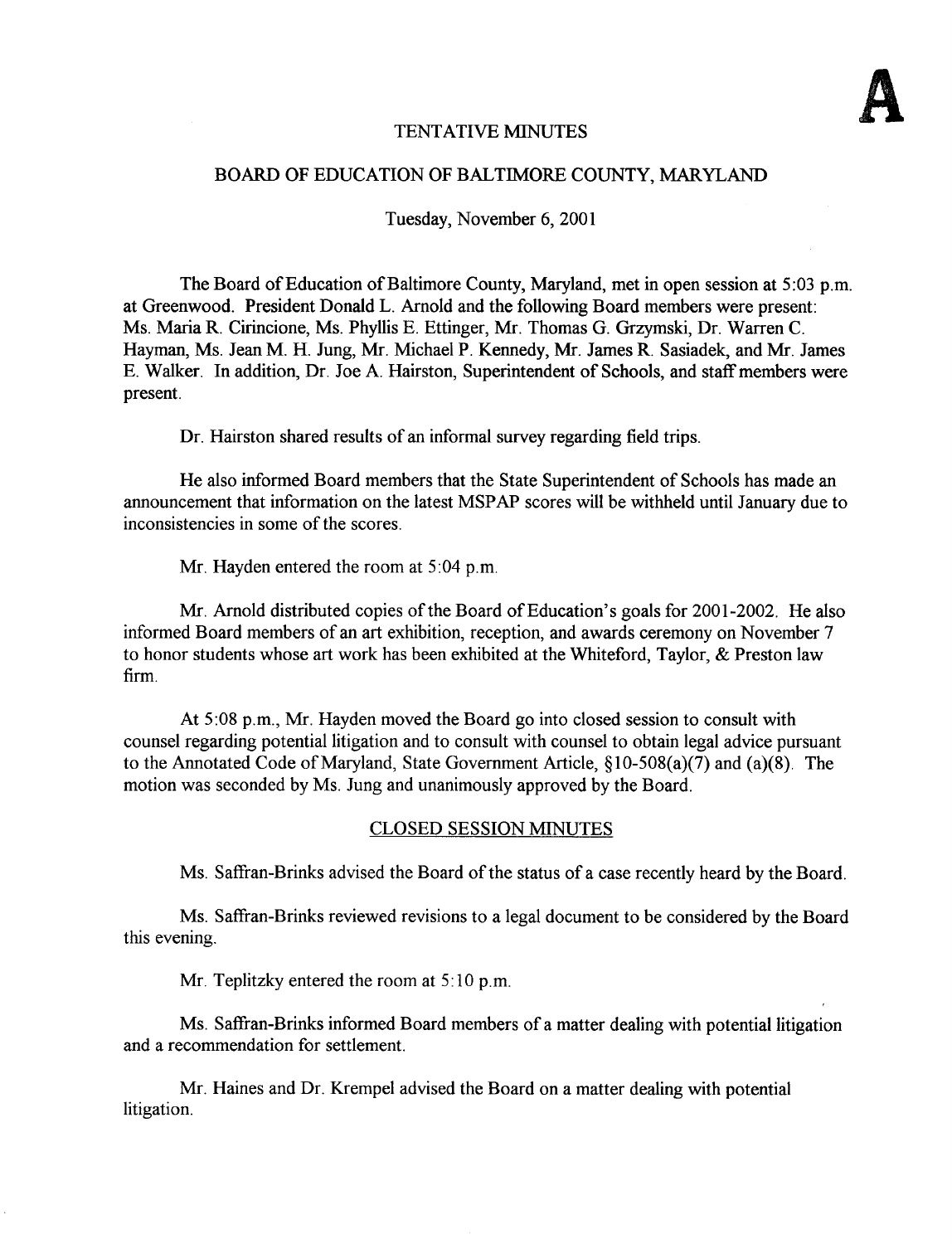#### CLOSED SESSION MINUTES (Cont.)

At 6:48 p.m., Mr. Hayden moved to adjourn the closed session for <sup>a</sup> brief dinner recess . The motion was seconded by Ms. Jung and approved by the Board.

#### OPEN SESSION MINUTES

The Board of Education of Baltimore County, Maryland, reconvened in open session at 7:35 p.m. at Greenwood. President Donald L. Arnold and the following Board members were present: Ms. Maria R. Cirincione, Ms. Phyllis E. Ettinger, Mr. Thomas G. Grzymski, Mr. John A. Hayden, III, Dr. Warren C. Hayman, Ms. Jean M. H. Jung, Mr. Michael P. Kennedy, Ms. Carolyn Ross-Holmes, Mr. James R. Sasiadek, Mr. Sanford V. Teplitzky, and Mr. James E. Walker. In addition, Dr. Joe A. Hairston, Superintendent of Schools; staff members; and members of various civic, employee, and community organizations were present as was the media.

#### PLEDGE OF ALLEGIANCE

The open session commenced with the Pledge of Allegiance to the Flag, which was led by Gina Miller and Jen Wynberry, two Baltimore County Public Schools students, and a period of silent meditation for those who have served education in Baltimore County Public Schools.

#### MINUTES

Hearing no additions or corrections to the open and closed session minutes of September 25, 2001, and October 11, 2001, Mr. Arnold declared the minutes approved as presented .

Mr. Arnold informed the audience of the various sessions in which Board members had participated earlier in the afternoon.

#### SUPERINTENDENT'S REPORT

Dr. Hairston announced that Dr. Margaret Kidder, Coordinator in the Office of Psychological Services, was featured in the November issue of Baltimore magazine. She was quoted extensively in the article, "Analyze This." The article addressed mental health care in the Baltimore region.

Dr. Hairston also announced that the school system's ParentMobile is the grand prizewinner of the 2001 National Telecommunications Partnership award. Formal recognition will occur later this month in Washington, DC, and at another awards ceremony in Anchorage, Alaska.

Finally, Dr. Hairston announced that Baltimore County Public Schools was the recipient of a \$50,000 check from First Financial Federal Credit Union. Twenty-three (23) of our schools were participants and recipients of a grant award for technology and instruction. Ms.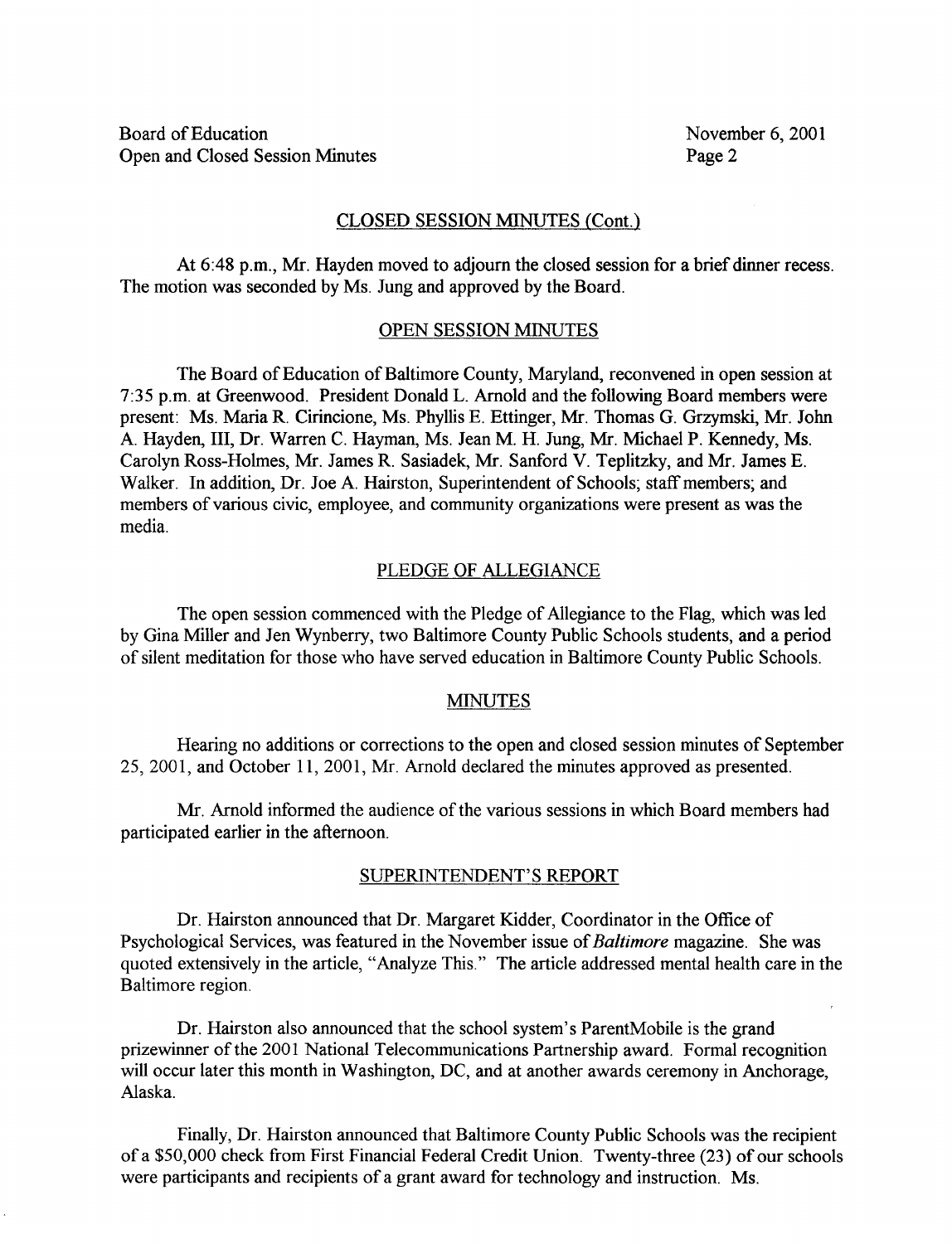### SUPERINTENDENT'S REPORT (Cont.)

Thea Jones and Mr. Gregory Barlow were commended for their involvement in this project . Ms. Sharon Norman was also recognized for coordinating this effort. Congratulations were extended to the schools and their principals.

## CURRICULUM COMMITTEE REPORT

Ms. Ettinger, Chair of the Board's Curriculum Committee, informed the audience of a visit to Sussex Elementary School by herself, Mr. Hayden, and Mr. Walker. The group's objective was to become informed about the implementation of Curriculum and Instruction strategies at the school. They were impressed with the collaboration taking place between school-based staff and the staff of ESS. Ms. Ettinger used the terms "collaboration" and "focused service" to summarize what was observed during the visit.

Mr. Hayden stated he observed students who were focused and working hard. Mr. Walker commended Sussex's principal and staff for their outstanding efforts.

### OLD BUSINESS

## Revisions to Policy 1230 – Area Educational Advisory Councils

Mr. Arnold noted an amendment to the proposed revisions to Policy 1230 - Area Educational Advisory Councils. A Board member recommended that "4. Scope" be placed at the beginning of the Policy before "1. Organization."

On motion of Ms. Ettinger, seconded by Mr. Sasiadek, the Board approved the amended revisions to Policy 1230 - Area Educational Advisory Councils.

## Field Trips and Foreign Travel

Ms. Ettinger moved acceptance of the Superintendent's recommendation regarding foreign travel. The motion was seconded by Mr. Walker.

Mr. Teplitzky stated he was in favor of the intent of the recommendation, especially as it related to the need to monitor planned field trips for safety up until the time of departure . He voiced his opposition of the final version because it prohibited all foreign field trips for the entire school year. He agreed the Board needs to be responsible and err on the side of safety, but stated the proposal goes too far and represents the wrong decision at this time. He also stated that since the recommendation was presented two weeks ago, he has received a great deal of input from the public, most of it being against the ban on foreign travel. Mr. Teplitzky noted the value of foreign travel stating it is an experience that cannot be duplicated in the classroom. He suggested that trips be reviewed on an individual basis. His proposal would be for constant review of the safety and security of the people on the trip up to the last moment.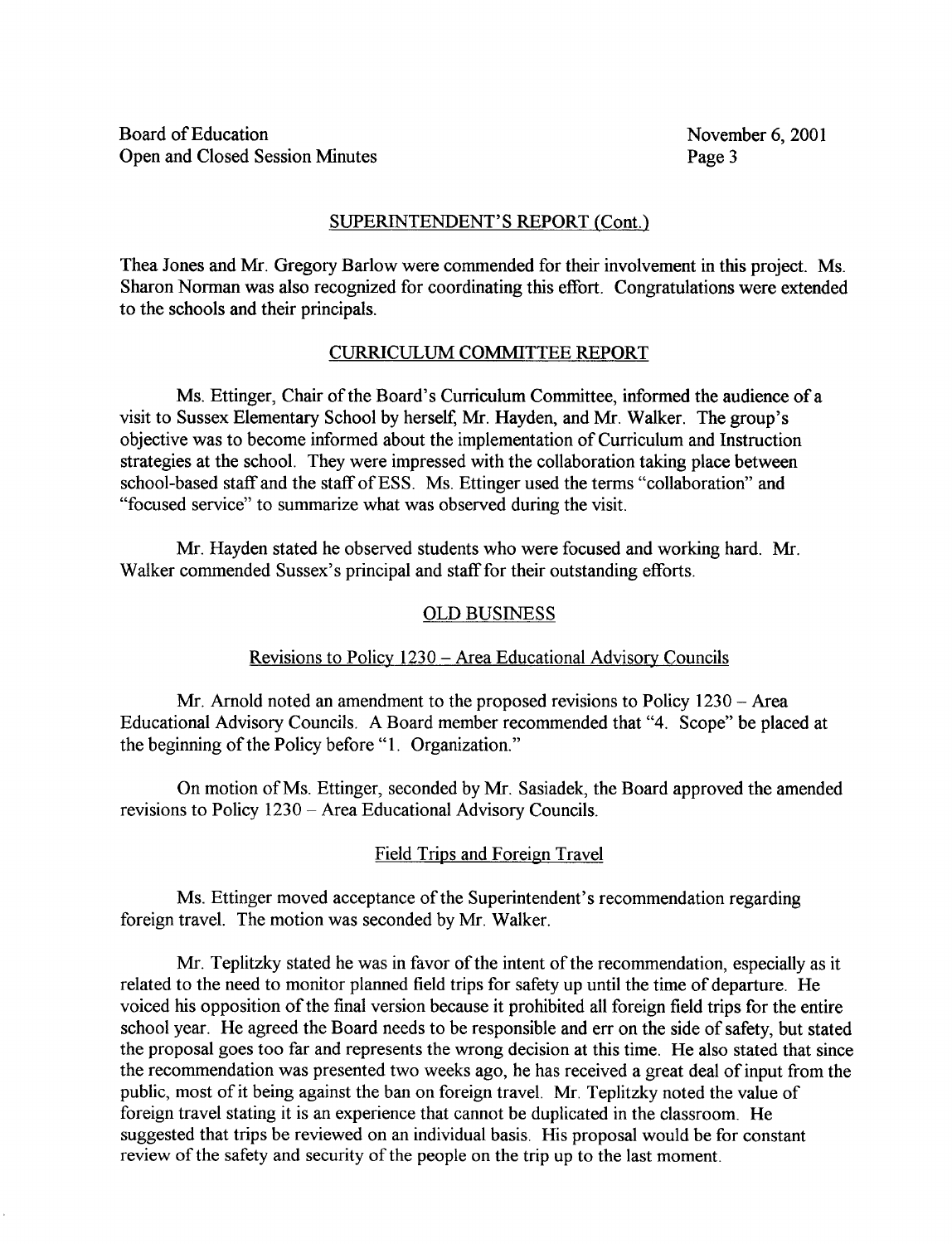## SUPERINTENDENT'S REPORT (Cont.)

Thea Jones and Mr. Gregory Barlow were commended for their involvement in this project. Ms. Sharon Norman was also recognized for coordinating this effort. Congratulations were extended to the schools and their principals.

## CURRICULUM COMMITTEE REPORT

Ms. Ettinger, Chair of the Board's Curriculum Committee, informed the audience of <sup>a</sup> visit to Sussex Elementary School by herself, Mr. Hayden, and Mr. Walker. The group's objective was to become informed about the implementation of Curriculum and Instruction strategies at the school. They were impressed with the collaboration taking place between school-based staff and the staff of ESS. Ms. Ettinger used the terms "collaboration" and "focused service" to summarize what was observed during the visit.

Mr. Hayden stated he observed students who were focused and working hard. Mr. Walker commended Sussex's principal and staff for their outstanding efforts.

#### OLD BUSINESS

## Revisions to Policy 1230 – Area Educational Advisory Councils

Mr. Arnold noted an amendment to the proposed revisions to Policy 1230 – Area Educational Advisory Councils. A Board member recommended that "4. Scope" be placed at the beginning of the Policy before "1. Organization."

On motion of Ms. Ettinger, seconded by Mr. Sasiadek, the Board approved the amended revisions to Policy 1230 - Area Educational Advisory Councils.

#### Field Trips and Foreign Travel

Ms. Ettinger moved acceptance of the Superintendent's recommendation regarding foreign travel. The motion was seconded by Mr. Walker.

Mr. Teplitzky stated he was in favor of the intent of the recommendation, but was against the final version. He agreed the Board needs to be responsible and err on the side of safety, but stated the proposal goes too far and represents the wrong decision at this time. He also stated that since the recommendation was presented two weeks ago, he has received a great deal of input from the public, most of it being against the ban on foreign travel. Mr. Teplitzky noted the value of foreign travel stating it is an experience that cannot be duplicated in the classroom . He suggested that trips be reviewed on an individual basis . His proposal would be for constant review of the safety and security of the people on the trip up to the last moment.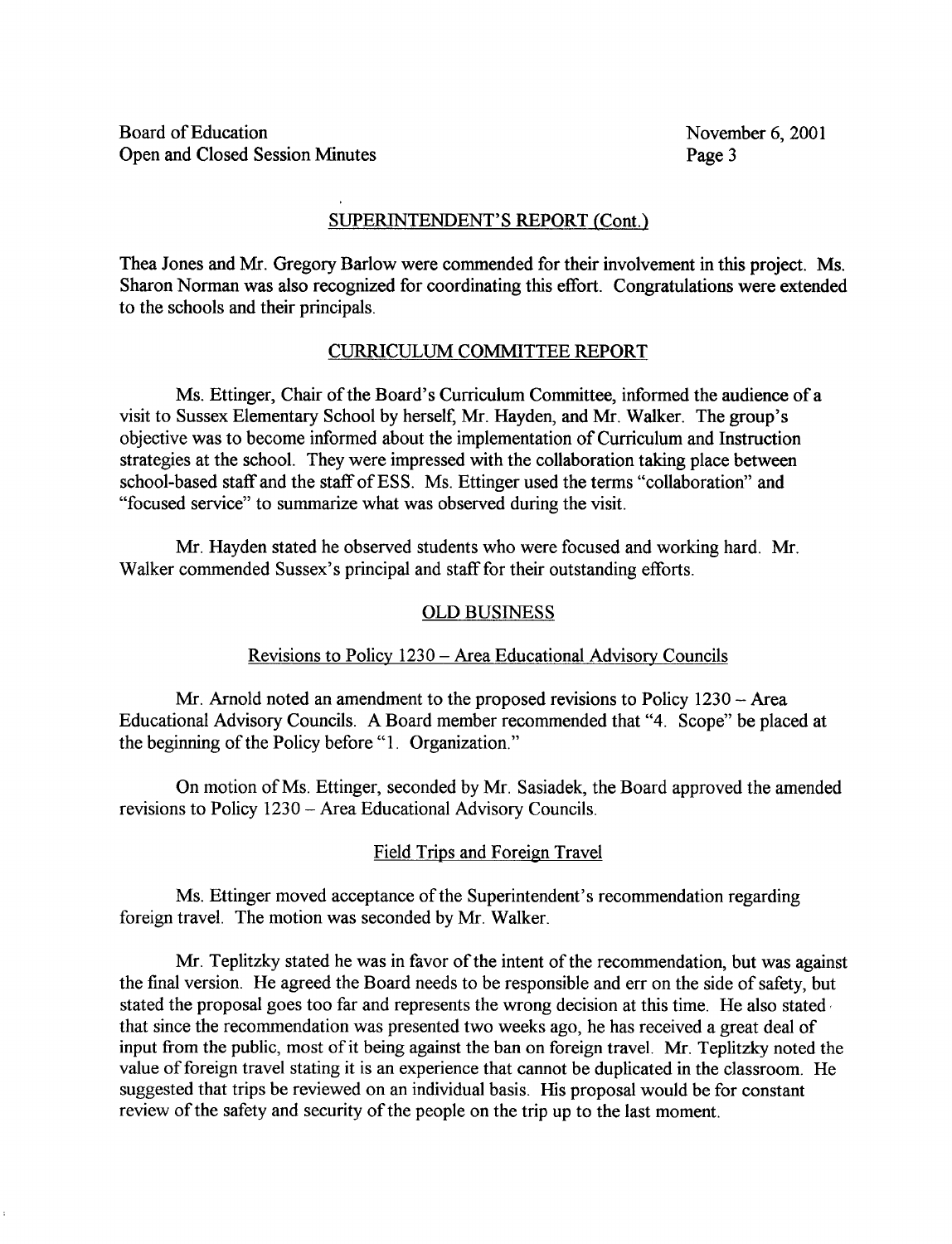## Field Trips and Foreign Travel (Cont.)

Mr. Teplitzky stated his belief that the decision as to whether or not students go on foreign field trips should be left to the parents . On the financial side, Mr. Teplitzky suggested the requirement of travel insurance so there would be no significant risk of financial loss. With respect to the security issues, the school and the sponsors would conduct an initial review. A further review by the Executive Director of Schools or someone in a higher position would also take place. Mr. Teplitzky believes the decision as to whether students go on foreign field trips should not be left to the school principal.

Mr. Hayden moved to amend the recommendation by deleting the first sentence and inserting "foreign," before "out-of-state and overnight field trips" wherever it appears in the recommendation. The motion was seconded by Ms. Jung.

Mr. Hayden stated parents should make the decision as to whether their children should be allowed to participate in foreign field trips based on the circumstances at the time.

Ms. Jung also shared her support of Mr. Teplitzky's and Mr. Hayden's comments. She stated that, in her opinion, to deny all foreign travel at this time is wrong.

Dr. Hayman expressed disappointment that the recommendation was not changed based on community responses. He was also troubled by the lack of urgency of the system and the Board to address other "terrifying situations" in the schools.

Mr. Walker voiced his support of the Superintendent's recommendation and questioned why the school system isn't trying to provide this experience to the 98% of the student population that do not participate in foreign travel. He shared his thoughts that perhaps the same kind of enthusiasm seen in the debate of this issue be brought to other important issues.

Mr. Grzymski shared his concern about the possibility of students being stranded in a foreign country.

Ms. Ettinger thanked the members of the public who contacted Board members in the last two weeks. She stated that due to the unusual situation, her vote would be cast on the side of safety in hopes that next year, when the issue comes up again, the Board won't be faced with the same situation.

Mr. Sasiadek urged his colleagues to vote their conscience.

Mr. Kennedy noted that while Americans are being urged to return to their daily life and routines, once the school sanctions a trip, the perception might exist among parents and the community that students will be safe on the planned trip. He felt the Board should be prudent and stated he would vote in favor of the recommendation.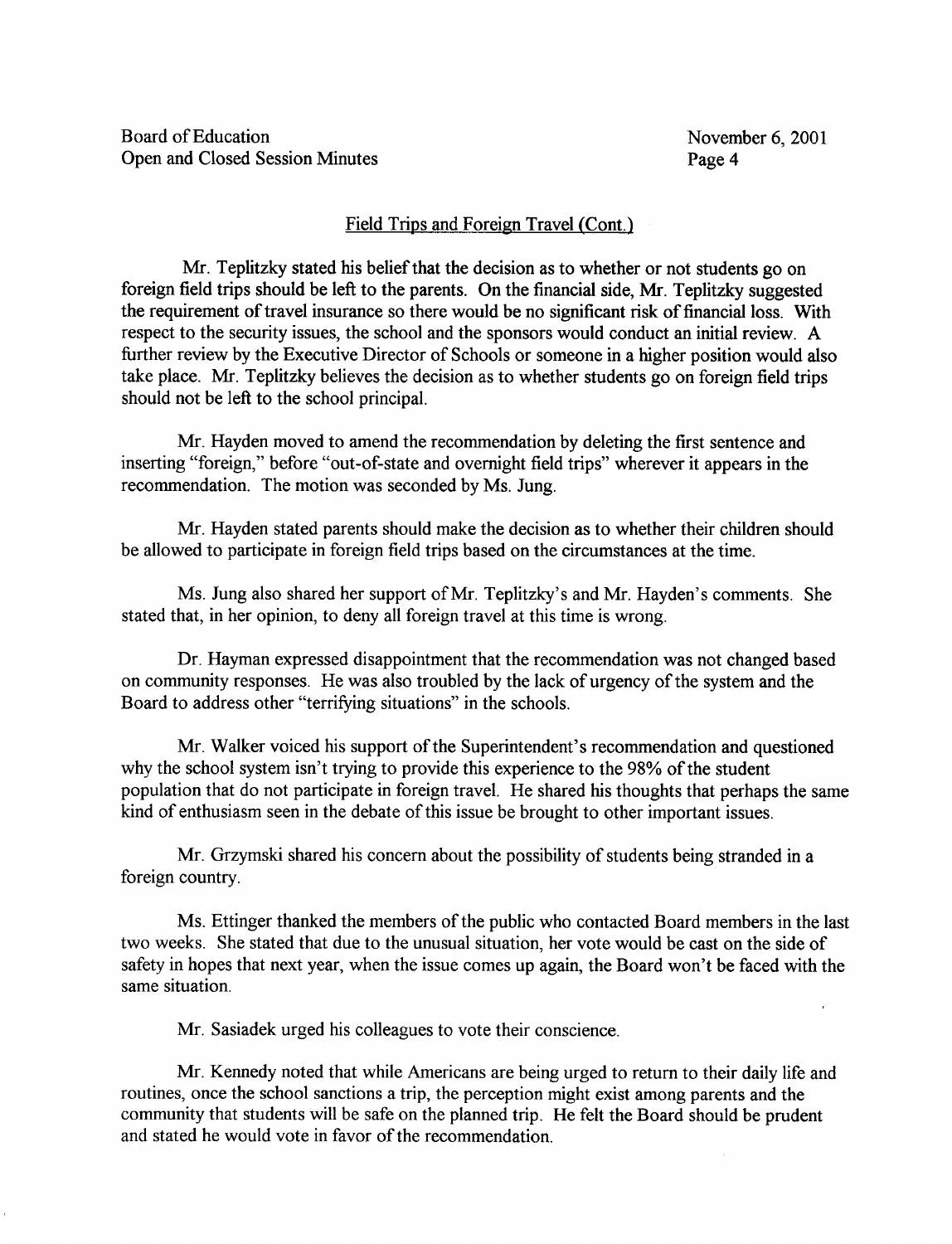## Field Trips and Foreign Travel (Cont.)

Ms. Ross-Holmes noted the benefits her child received by traveling overseas, but also noted that safety of students is of utmost importance.

Ms. Cirincione stated that everyone agrees foreign travel is valuable but recognized that we are in a unique situation. She shared her position that student safety should be first and foremost in considering this recommendation.

Dr. Hayman noted that the proposed amendment gives the administration flexibility to cancel the trip because of safety considerations. He also questioned why there isn't more encouragement for student participation in foreign travel, noting some schools have scheduled four or five foreign trips and some schools have none scheduled.

By a vote of 4-8, the amendment failed. Mr. Teplitzky, Dr. Hayman, Ms. Jung, and Mr. Hayden voted in favor of the amendment. Mr. Arnold, Mr. Sasiadek, Ms. Cirincione, Mr. Walker, Mr. Grzymski, Ms. Ross-Holmes, Ms. Ettinger, and Mr. Kennedy voted against the amendment.

The original motion to accept the Superintendent's recommendation passed by a vote of 8-4 . Mr. Teplitzky, Dr. Hayman, Ms. Jung, and Mr. Hayden cast the dissenting votes.

## University of Maryland Baltimore County-Urban Teacher Education- Partnership Agreement

Dr. Dezmon, Assistant to the Superintendent for Equity and Assurance, explained the program offered by the University of Maryland Baltimore County (UMBC) would provide financial and professional support to student participants in exchange for a long-term commitment for them to teach in high needs elementary and middle schools in the Baltimore County Public Schools. Under the Memorandum of Understanding, Baltimore County would commit \$114,000 (\$28,500 each for four interns) to be funded exclusively through a state dedicated Compensatory Education Grant. Dr. Dezmon stated that UMBC would be expending funds to support these interns and maintain the programs in the selected schools. She noted the program represents an important step in the school system's efforts to recruit and retain quality teachers in our high needs schools.

In response to a question from Mr. Walker, Dr. Dezmon indicated the selection of interns would be the responsibility of UMBC .

Mr. Sasiadek inquired about who determines the amount of the stipend for supervising teachers. Dr. Dezmon responded the stipend is established by the college .

Dr. Hayman moved approval of the Memorandum of Understanding between the Board of Education of Baltimore County and the University of Maryland Baltimore County. Ms. Jung seconded the motion.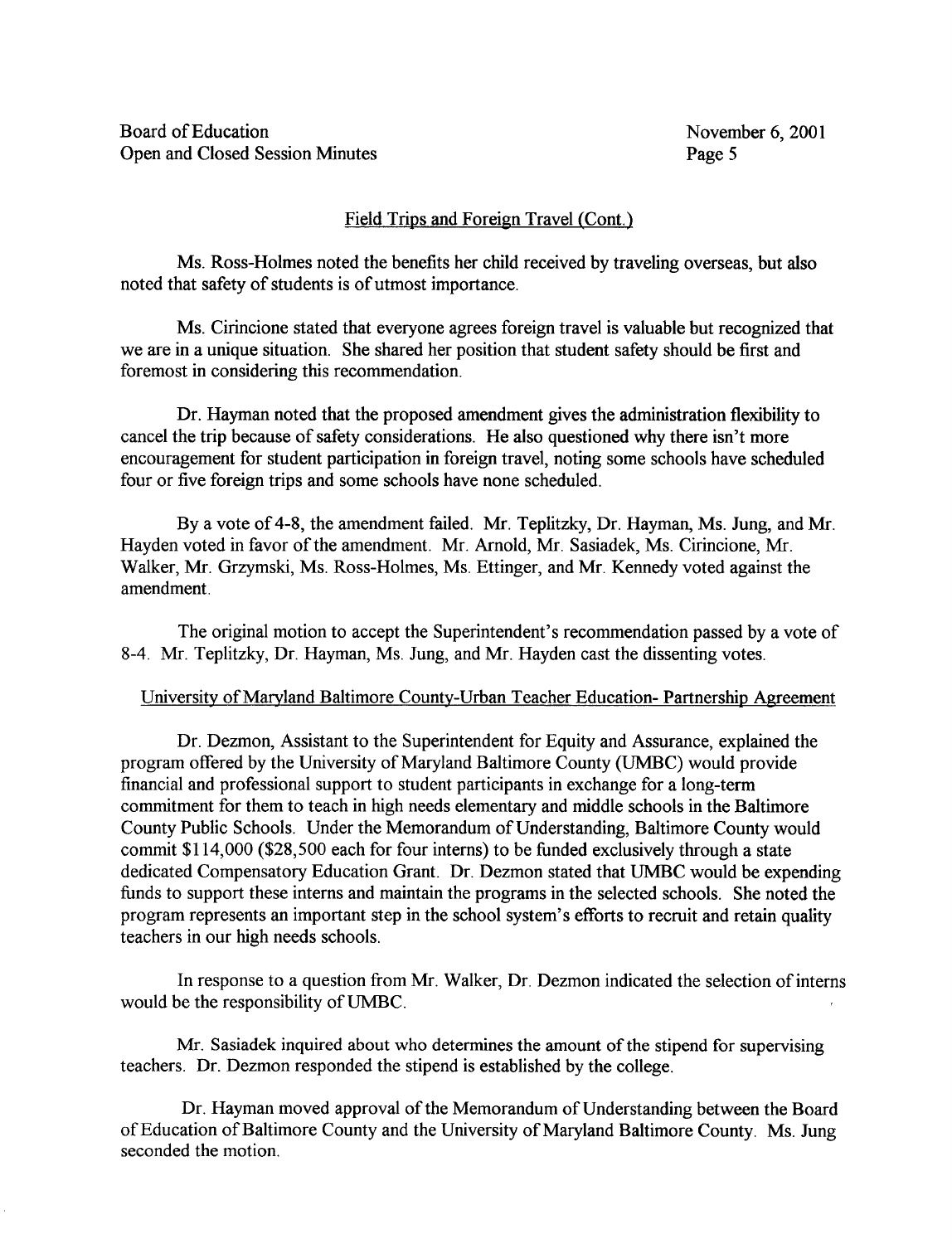#### University of Maryland Baltimore County Partnership Agreement (Cont.)

Ms. Ettinger inquired if supervision of the interns will be a joint responsibility, to which Dr. Dezmon replied affirmatively.

Mr. Grzymski questioned how assignment of student interns is determined . Dr. Dezmon stated that under the terms of the Memorandum of Understanding, interns entering the program must agree to work in a school designated as a high needs school.

The Board approved the partnership agreement with the University of Maryland Baltimore County for an Urban Teacher Education program.

#### REPORTS

The Board received the following reports :

- A. Resolution Proclaiming November 14, 2001, as Educational Support Personnel Day - Ms. Marcella Kehr, President of the Baltimore (County Instructional) Assistants and Clerical Employees, invited Board members to attend the local celebration on November  $12^{\text{th}}$ . She also informed the Board that Governor Glendening has declared November 14<sup>th</sup> as Maryland Educational Support Personnel Day.
- $\mathbf{B}$ . Review of Policy and Rule 8130 - Internal Board Policies - Organization - Ms. Johns stated that as a result of the Board's retreat discussion, staff has established a process for the review of policies. Staff's recommendation is to maintain the current language in Policy 8130. New Rule 8130 puts in place a process for reviewing policies and regulations on a regular basis. Ms. Johns noted a correction in #3 of the rule.

Mr. Arnold asked that the Board's goal of implementing policy review be tied into this new rule.

Ms. Ettinger was supportive of the new rule stating that it provides an appropriate process for constructive review.

Mr. Arnold announced the public will be given an opportunity to comment on November  $20<sup>m</sup>$ , and the Board will vote on the policy recommendation on December  $4^{\circ}$ .

At Mr. Teplitzky's request, Ms. Fromm provided <sup>a</sup> follow-up on bus driver shortage in Baltimore County. She stated that, at the present time, there is one certified driver for every Baltimore County Public School route.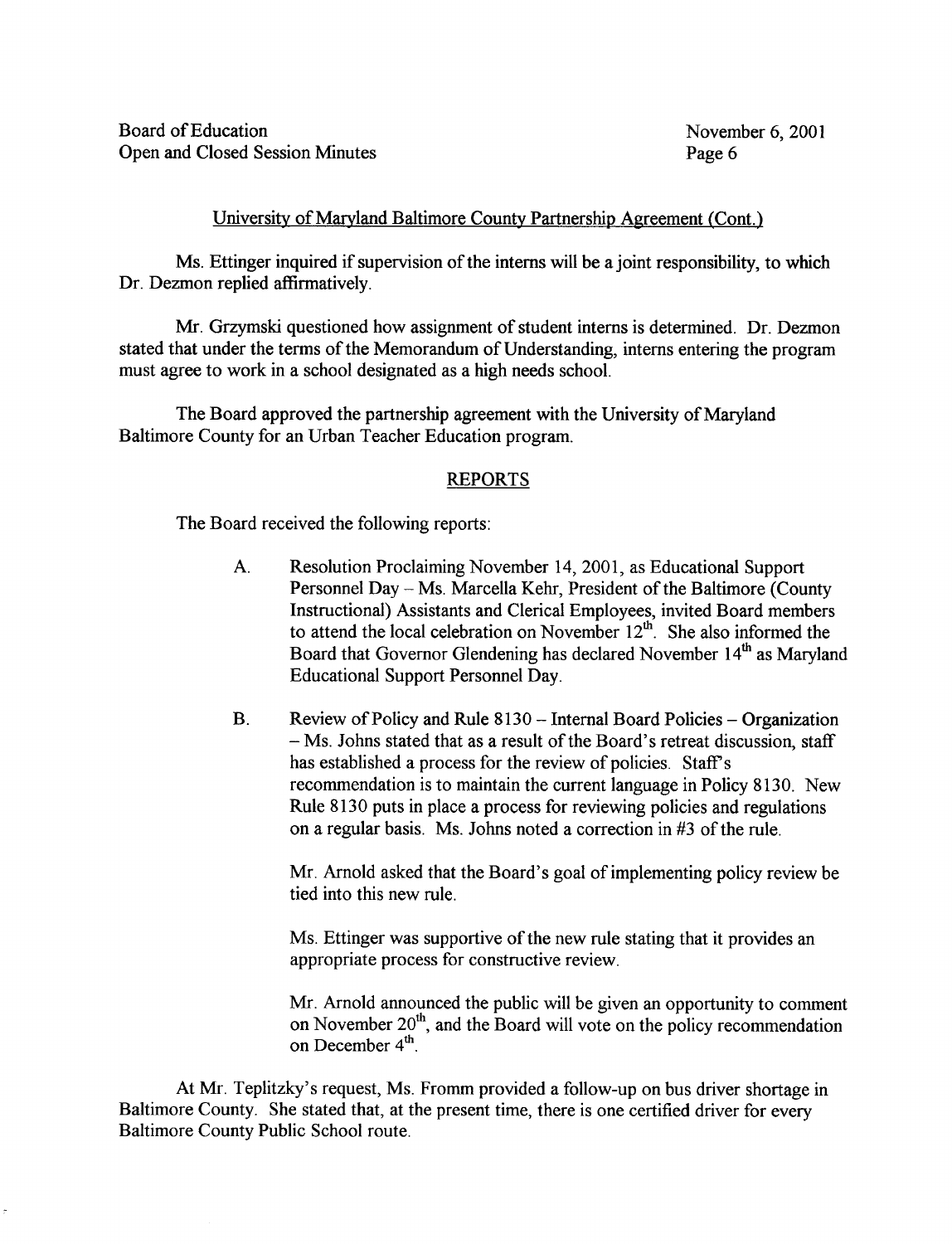## PERSONNEL MATTERS

On motion ofMs. Ettinger, seconded by Dr. Hayman, the Board approved the personnel matters as presented on Exhibits F, G, and H. (Copies of the exhibits are attached to the formal minutes.)

## CONTRACT AWARDS

On motion of Mr. Kennedy, seconded by Dr. Hayman, the Board approved items 1-4.

- 1. On-Call Elevator Maintenance and Repair
- 2. System Programmer
- 3. Time and Materials Roof Repair Services
- 4 . Lumber

## BUILDING COMMITTEE

The Building Committee, represented by Mr. Kennedy, recommended approval of items 1-9. Mr. Kennedy noted <sup>a</sup> correction in Exhibit N, deletion of the next to last paragraph.

Mr. Teplitzky pulled items <sup>I</sup> and 4; Mr. Hayden pulled item 5.

The Board approved recommendations 2, 3, and 6-9 .

- $2.$ Change Order - Major Maintenance Renovation Project -Pleasant Plains Elementary School
- 3. Change Order Major Maintenance Renovation Project Woodmoor Elementary School
- 6. Change Order Design Services for Major Maintenance Renovation Project - Chesapeake Terrace Elementary School
- 7. Change Order Design Services for Major Maintenance Renovation Project - Mars Estates Elementary School
- 8. Change Order Design Services for Major Maintenance Renovation Project - Owings Mills Elementary School
- 9. Major Maintenance Renovation Projects Increase Contingency Authorization - Various Elementary Schools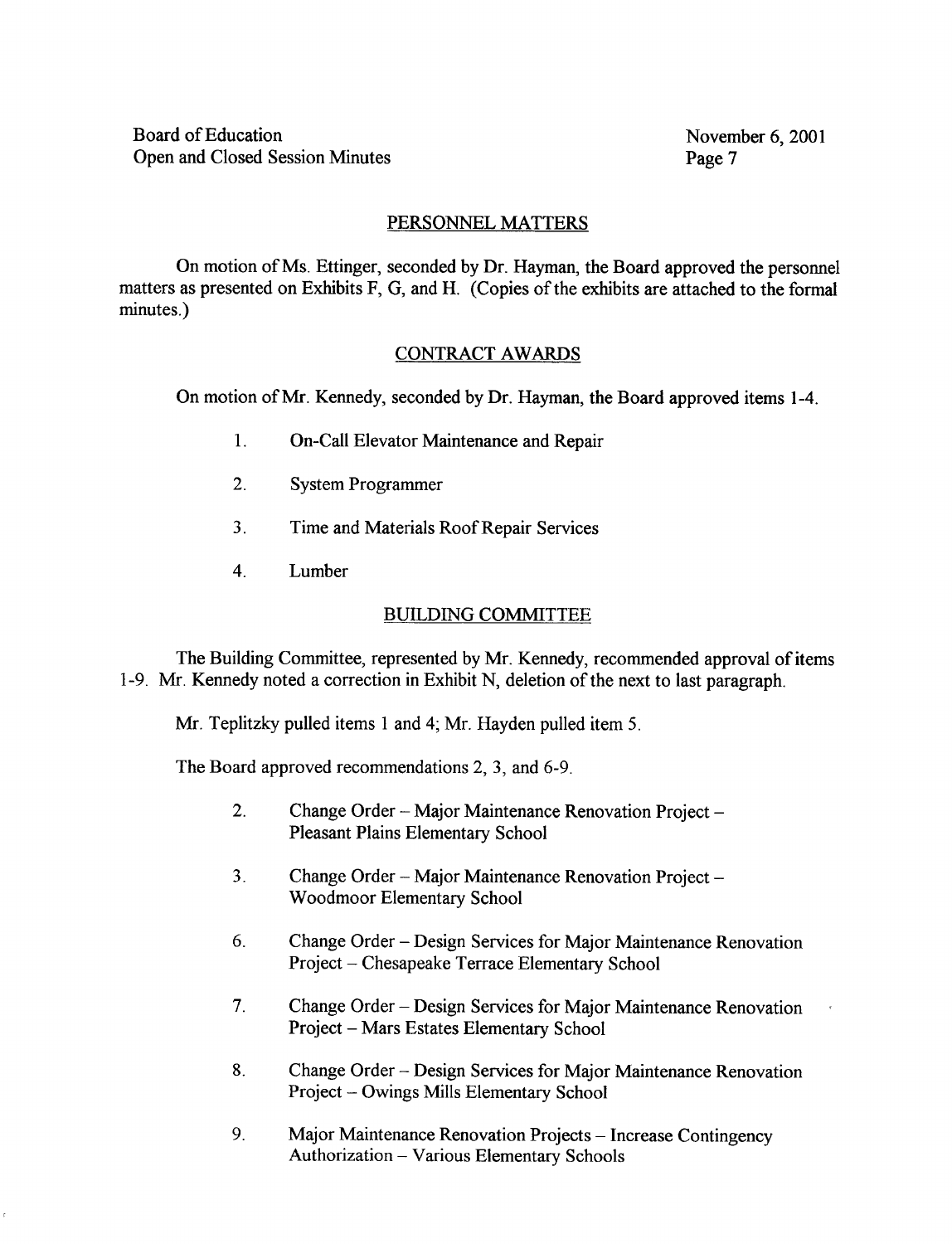# Items <sup>1</sup> and 4

As recommended by the Building Committee, the Board approved items <sup>1</sup> and 4. Mr. Teplitzky abstained from discussion and voting on these items.

- 1. Hazardous Material Abatement for Major Maintenance Renovation Project - Hawthorne Elementary School
- 4. Change Order Major Maintenance Renovation Project Sussex Elementary School

## Item 5

As recommended by the Building Committee, the Board approved item 5. Mr. Hayden abstained from discussion and voting on this item.

> <sup>5</sup> . Change Order - Design Services and Construction Administration for Major Maintenance Renovation Project - Battle Grove Elementary School

## INFORMATION

The Board received the following as information:

- A. Minutes of the Central Area Educational Advisory Council meeting, June 13, 2001
- B. Special Education Inclusion Grants
- C. Advanced Placement Incentive Program: Higher Standards for Student Achievement
- D. New Rule 2373 Public Information Act Requests: Schedule of Fees.

# ANNOUNCEMENTS

Mr. Arnold made the following announcements:

- $\triangleright$  On Monday, November 12, 2001, the Citizens Advisory Committee for Special Education will meet at Greenwood at 7:00 p.m.
- $\triangleright$  On Tuesday, November 13, 2001, the Southeast Area Educational Advisory Council will meet at Holabird Middle School at 7 :30 p.m.
- $\triangleright$  On Wednesday, November 14, 2001, the Southwest Area Educational Advisory Council will meet at Arbutus Elementary School at 7:30 p.m.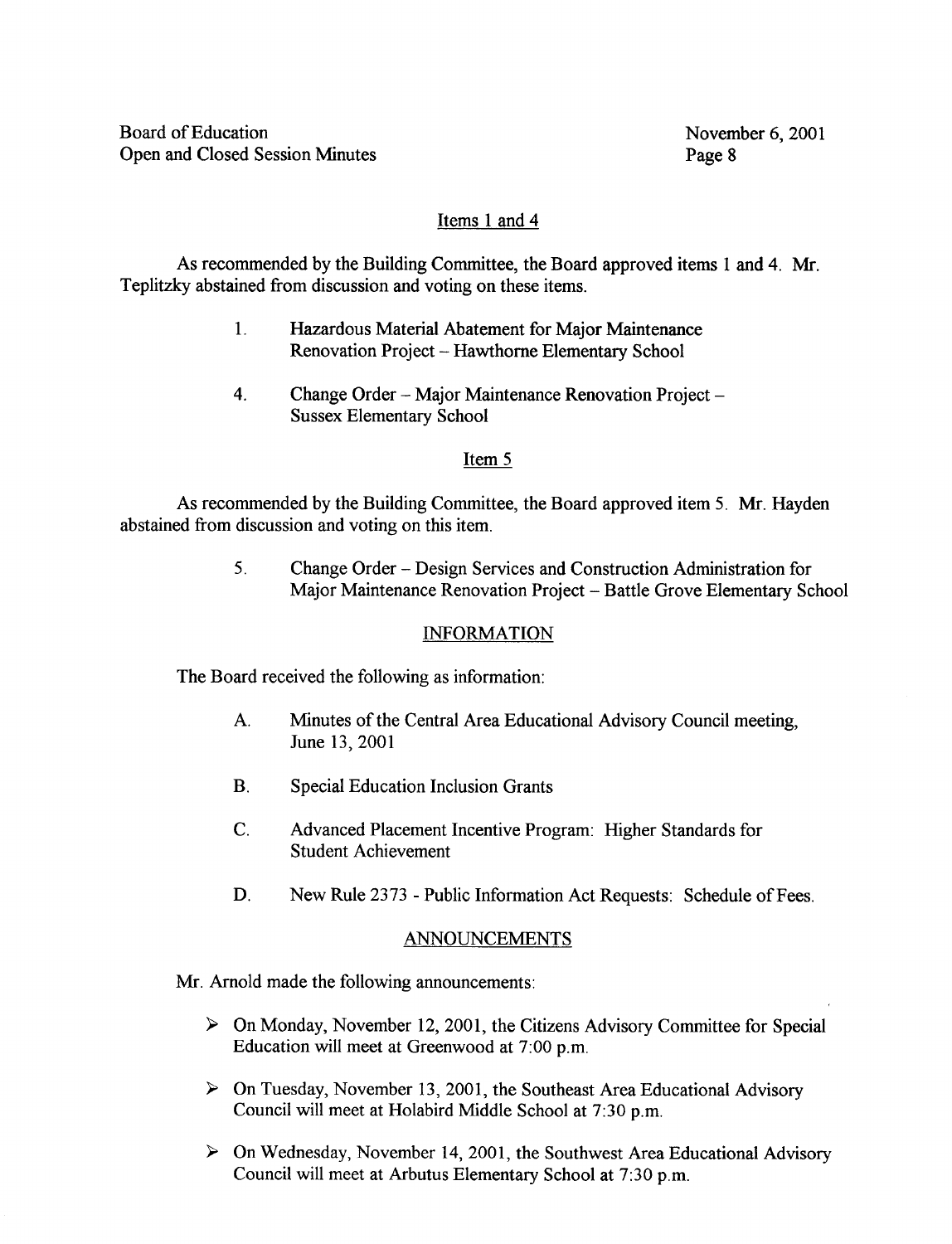## ANNOUNCEMENTS (Cont.)

- $\triangleright$  Also on November 14, 2001, the Northeast Area Educational Advisory Council will meet at Elmwood Elementary School at 6:30 p.m.
- $\triangleright$  On November 7, 2001, between 6:30 p.m.-8:30 p.m., Whiteford, Taylor, and Preston will host an art exhibit and awards ceremony honoring students whose art work has recently been exhibited at the firm.
- $\triangleright$  The next regularly scheduled meeting of the Board of Education of Baltimore County will be held on Tuesday, November 20, 2001, at Greenwood. The meeting will begin with an open session at approximately 4 :45 p.m. After the Board adjourns to meet in closed session, followed by a brief dinner recess, the open meeting will reconvene at 7 :30 p.m. The public is welcome at all open sessions.

#### PUBLIC COMMENT

Mr. Arnold reminded speakers to refrain from discussing personnel matters or any other matters that might come before the Board in the way of an appeal.

Mr. Thomas Raybon, President of the Baltimore County Student Councils (BCSC), informed Board members of BCSC's first General Assembly meeting on October 4<sup>th</sup> and noted the next General Assembly meeting would take place tomorrow. Mr. Raybon shared his excitement at the number of registrations received for BCSC's annual Middle School Conference.

Ms. JoLynn Chadwick, Chair of the Citizens Advisory Committee for Gifted/Talented Education, noted that the topic at the last meeting was "Distance Learning." She shared the committee's disappointment that some of the practical issues will probably prevent expansion to many of the schools. Board members were invited to attend the group's next meeting on November 14<sup>th</sup>, where information will be presented to help  $7<sup>th</sup>$ ,  $8<sup>th</sup>$ , and  $9<sup>th</sup>$  graders plan and make decisions about their high school years. Finally, Ms. Chadwick noted that her committee cares very much about schools that have an "unhealthy" Gifted/Talented program.

Ms. Teresa LaMaster, Chair of the Citizens Advisory Committee for Special Education, provided a follow-up on her previous comments on the achievement data. She questioned the difference in the CTBS data and the MSPAP data with regard to the number of second graders reading at or above grade level.

Mr. Stephen Crum, a representative of the Southeast Area Educational Advisory Council, voiced his agreement with the Board's decision to ban foreign travel for this school year. Based on his review of the budget book, specifically the school performance indices, Mr. Crum suggested changes at some schools. He noted, in some cases, there is an inverse ratio between how much money the school receives and how well the school performs.